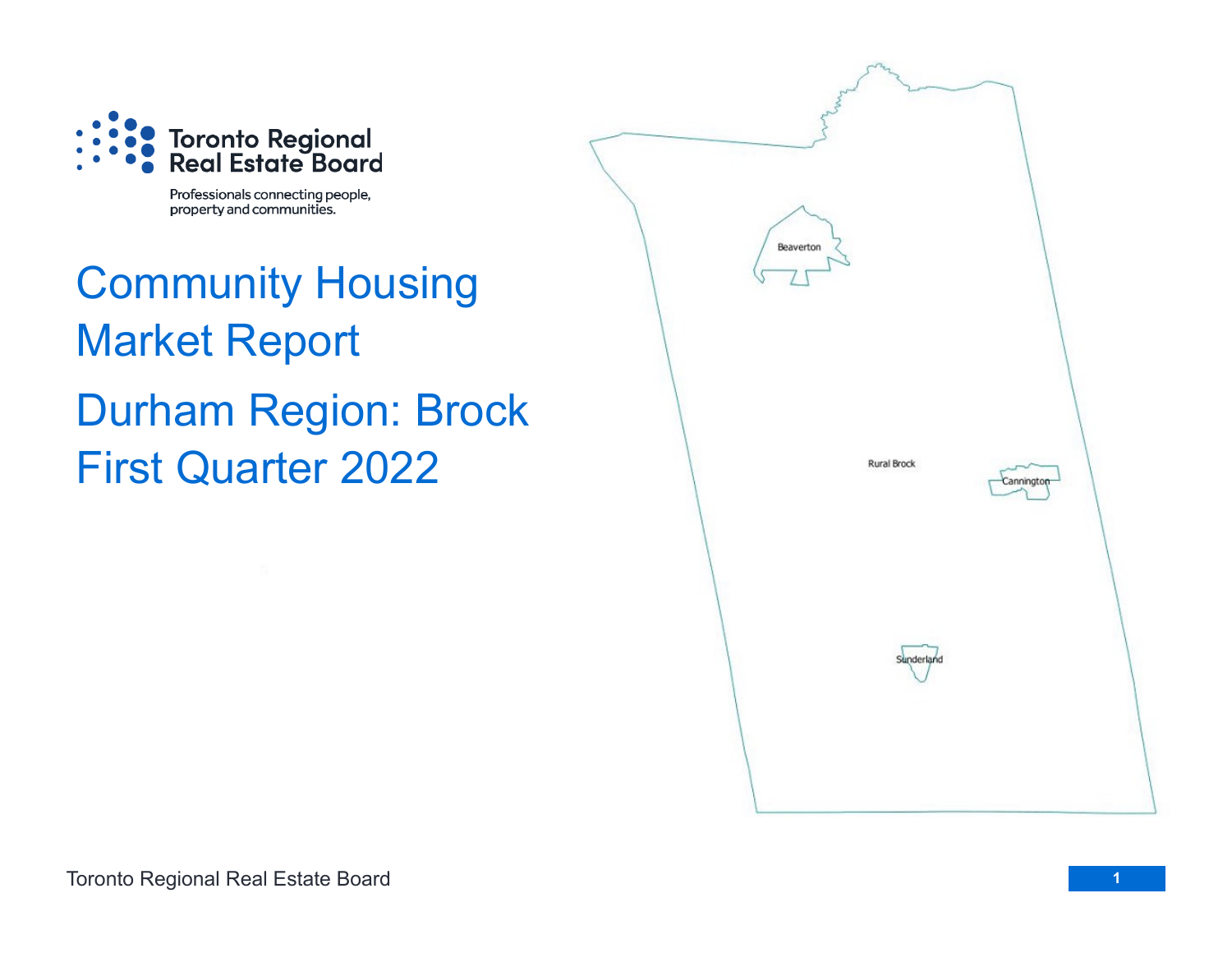## SUMMARY OF EXISTING HOME TRANSACTIONS ALL HOME TYPES, FIRST QUARTER 2022

## BROCK COMMUNITY BREAKDOWN

| <b>Community</b>   | <b>Sales</b> | <b>Dollar Volume</b> | <b>Average Price</b> | <b>Median Price</b> | <b>New Listings</b> | <b>Active Listings</b> | Avg. SP/LP | Avg. DOM |
|--------------------|--------------|----------------------|----------------------|---------------------|---------------------|------------------------|------------|----------|
| Beaverton          | 40           | \$44,080,300         | \$1,102,008          | \$992,000           | 55                  |                        | 109%       |          |
| Cannington         |              | \$10,959,800         | \$996,345            | \$916,000           |                     |                        | 121%       |          |
| <b>Rural Brock</b> |              | \$4,215,000          | \$1,405,000          | \$1,365,000         |                     |                        | 125%       |          |
| Sunderland         | 15           | \$16,654,700         | \$1,110,313          | \$928,000           | 23                  |                        | 114%       |          |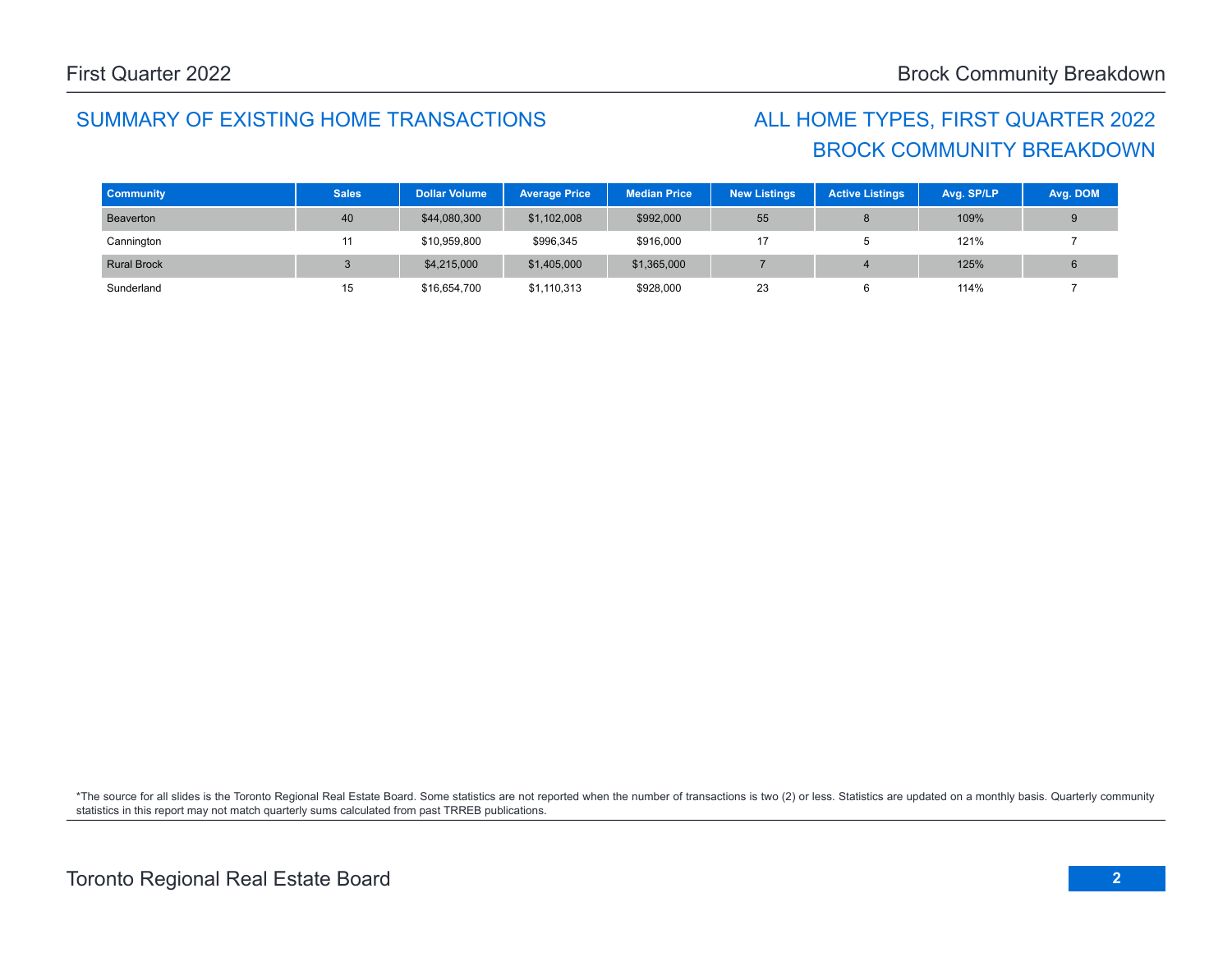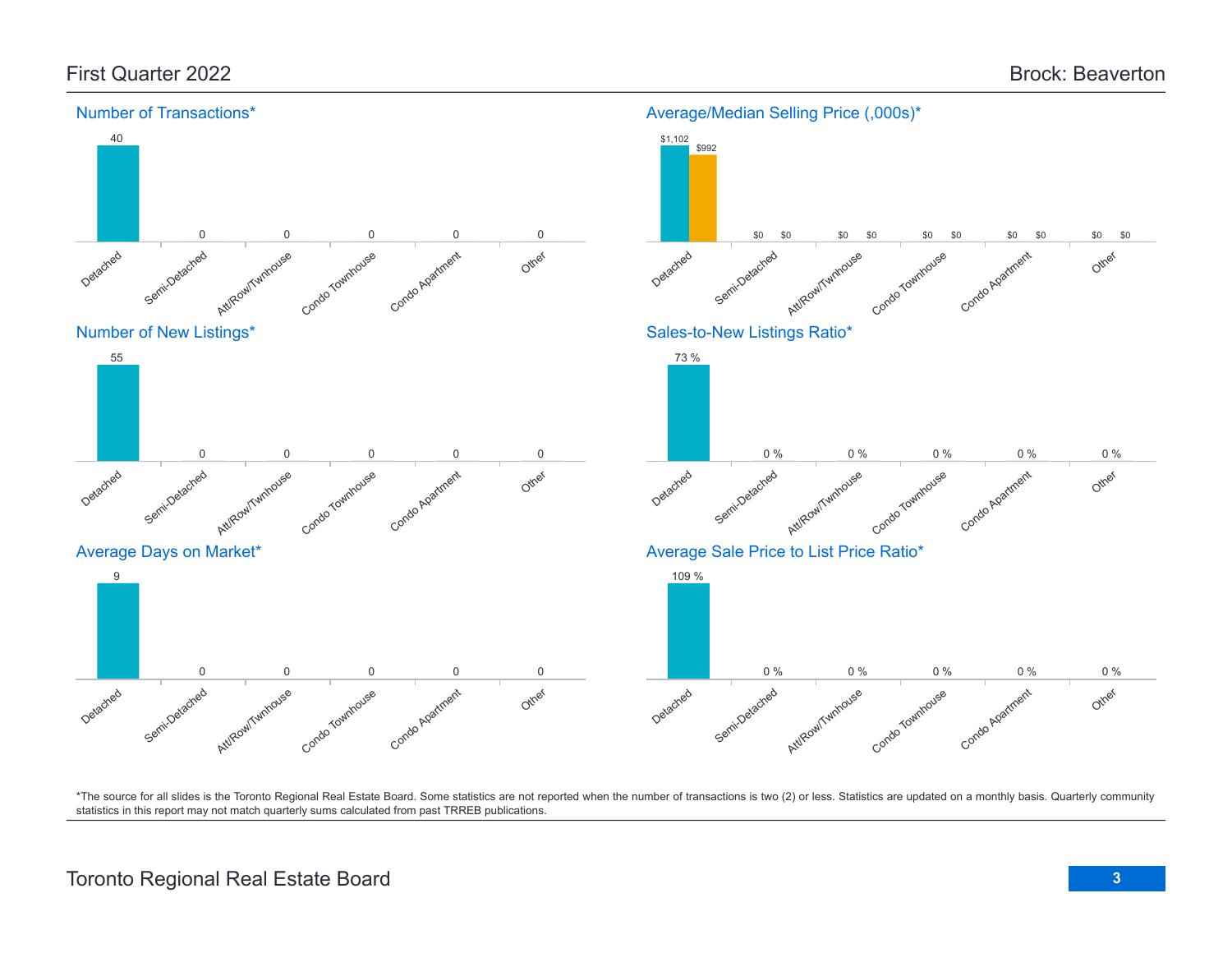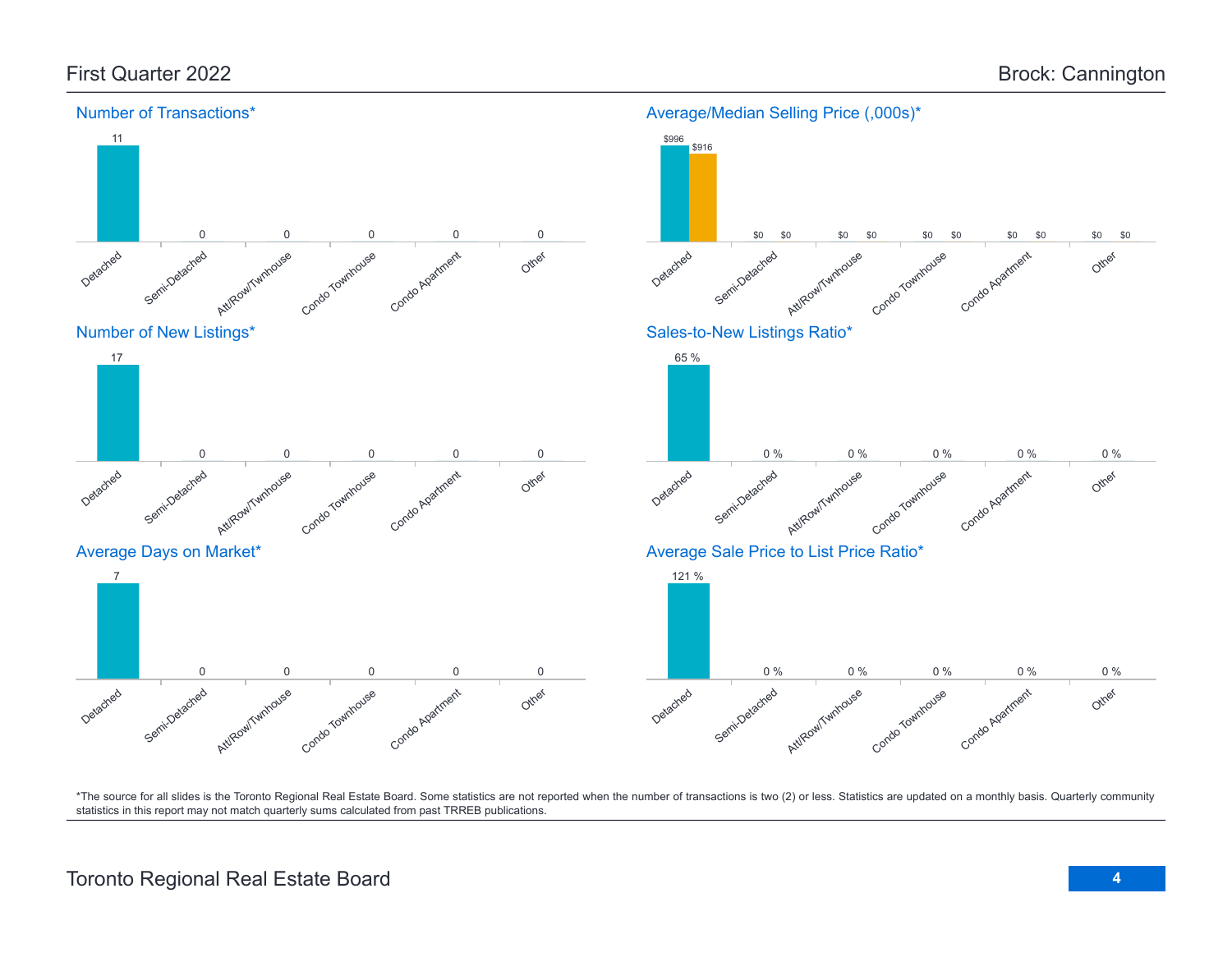